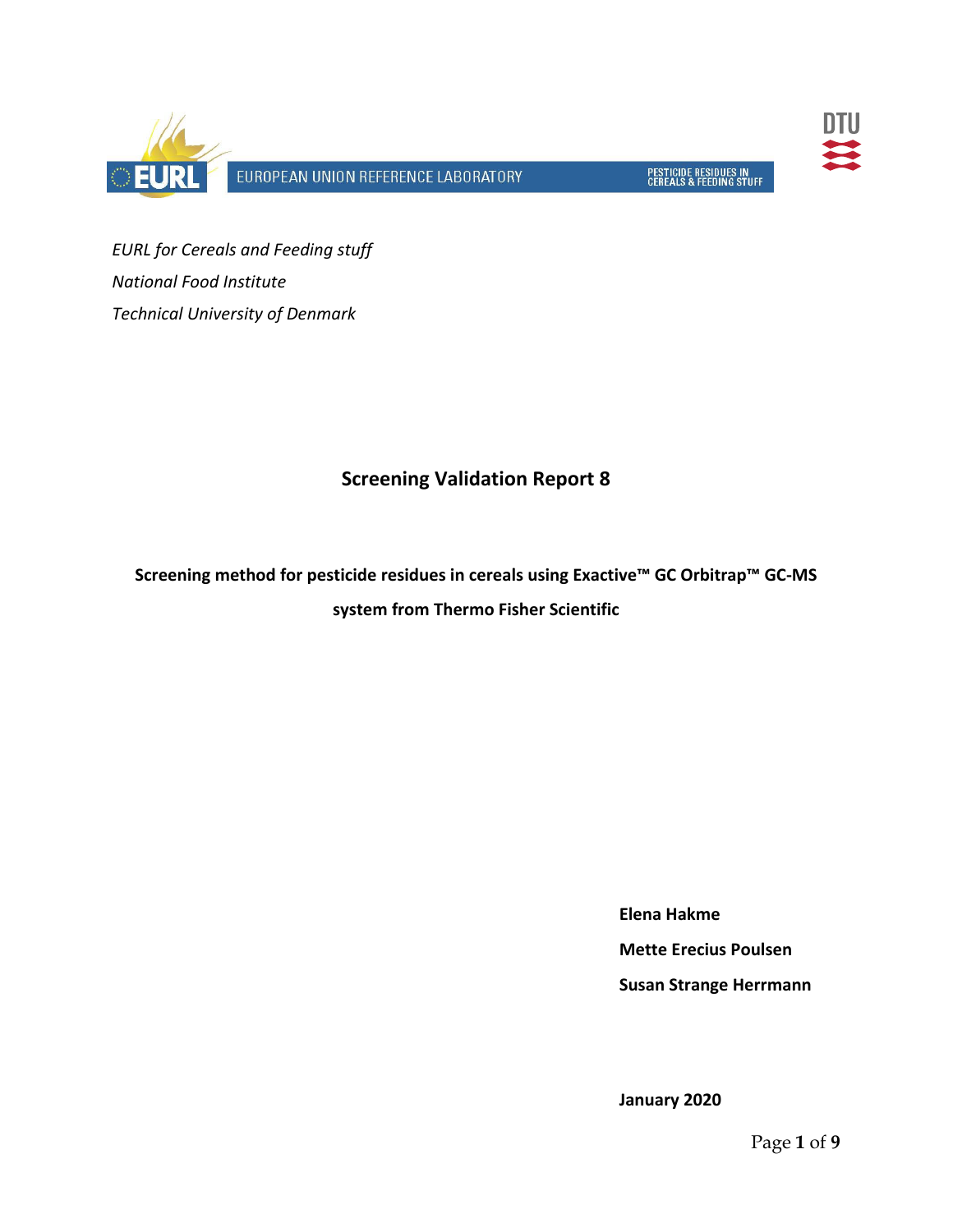### **Contents**

| $\mathbf{1}$ |  |
|--------------|--|
| 2            |  |
|              |  |
|              |  |
|              |  |
| 3            |  |
| 4            |  |
| 5            |  |
| 6            |  |
| 7            |  |
| 8            |  |
|              |  |
|              |  |

# **1 Introduction**

High Resolution Mass Spectrometry allows target screening processing methods involving a full scan MS acquisition method and screening against accurate mass database of more than 500 compounds covering a wide range of pesticides.

This report describes the screening validation of the QuEChERS method combined with the Exactive™ GC Orbitrap™ GC‐MS/MS from Thermo Fisher Scientific. The method was sought validated for 92 analytes in cereals at three screening detection limits (SDL) of 0.005, 0.01 and 0.02 mg/kg.

The method validated in this report is based on the QuEChERS extraction procedure for dry matrices (<30% water content) according to the document EN 15662:2008<sup>1</sup>.

#### **2 Principle of analysis**

#### **1.1. Extraction method**

Cold water/ice water, acetonitrile and an internal standard are added to the milled sample and the sample is shaken. Salt and buffer mixture is added and the sample is shaken again. After centrifugation the supernatant is frozen at ‐80 ºC for one hour. After another centrifugation at 5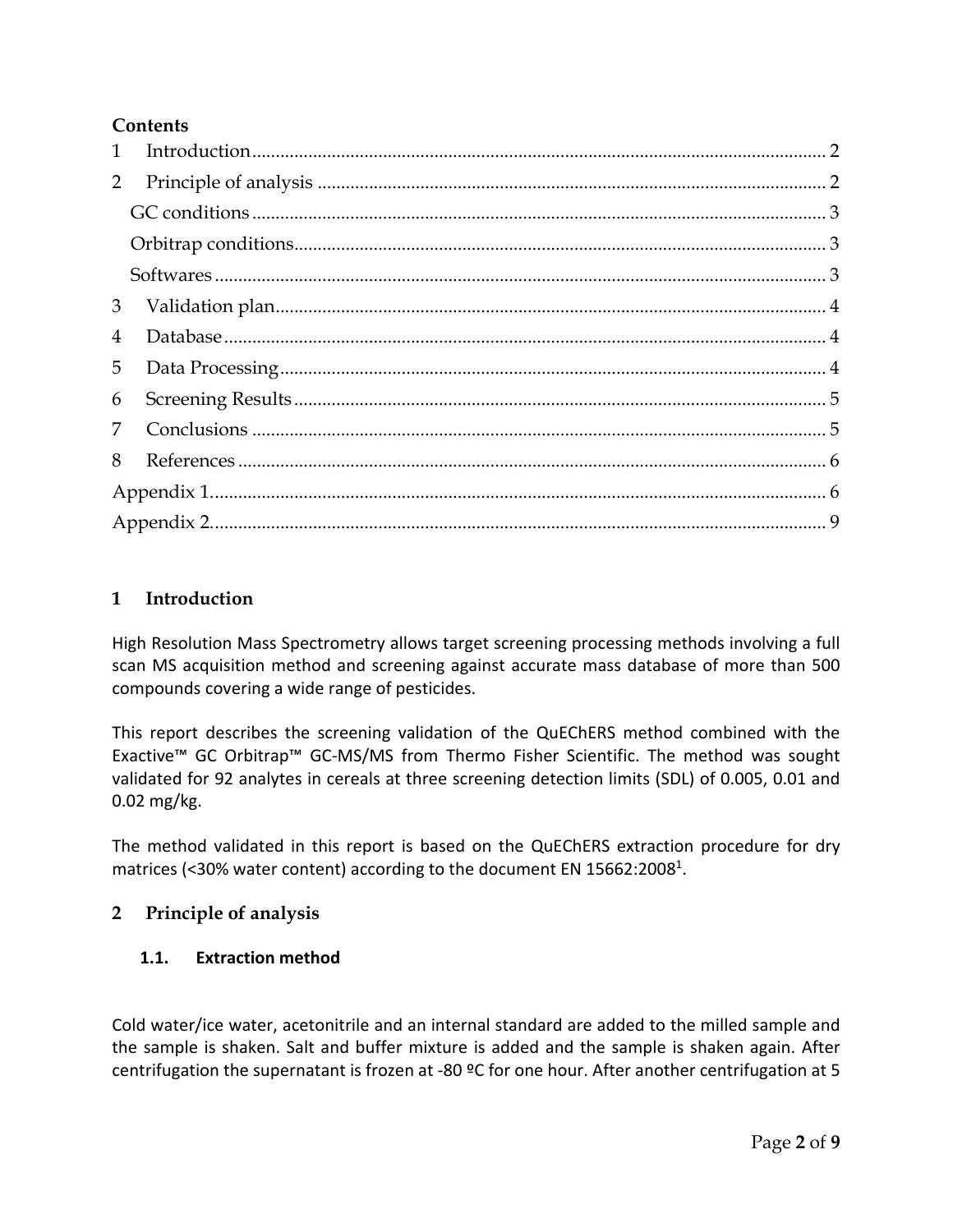ºC the supernatant is transferred to a tube with PSA and MgSO4. After shaking and an additional centrifugation step the final extract is obtained.

Different cereal samples were spiked at 0.005, 0.01 and 0.02 mg/kg with a mixture of pesticide standards and extracted by QuEChERS method. Final extracts were diluted 2‐fold then analysed by GC‐Orbitrap.

# **1.2. Instrumentation**

# **GC conditions**

GC‐system: Trace 1300 series GC Autosampler: TriPlus RSH Autosampler‐GC Liquids. Column: TG‐5SILMS 30mx0.25mmx0.25µm. Carrier gas: Helium Carrier flow: 1.2 ml/min Oven programme: The initial starting temperature was set at 60 °C for 1.5 min. The temperature was increased to 90 °C at a rate of 25°C/min and held for 1.5 min, then up to 180 °C at 25°C/min, then further after to 280°C at 5 °C/min, and finally up to 300°C at a rate of 10°C/min. This temperature was maintained for 12 min. Injector: PTV Injection volume: 1 µL.

#### **Orbitrap conditions**

Orbitrap instrument: Exactive GC‐Orbitrap‐MS Ionisation mode: EI positive Ion source temperature : 280 °C MS transfer line : 280 °C Filament on delay: 6 min Acquisition mode: Full MS

#### Properties of full MS

Resolution: 60 000 AGC target: 1e6 Scan rage: 50 to 500 m/z Runtime: 6 to 32 min

#### **Softwares**

Software for tuning: Thermo Exactive GC Software for instrument set up and method development: Thermo Scientific Xcalibur Instrument Setup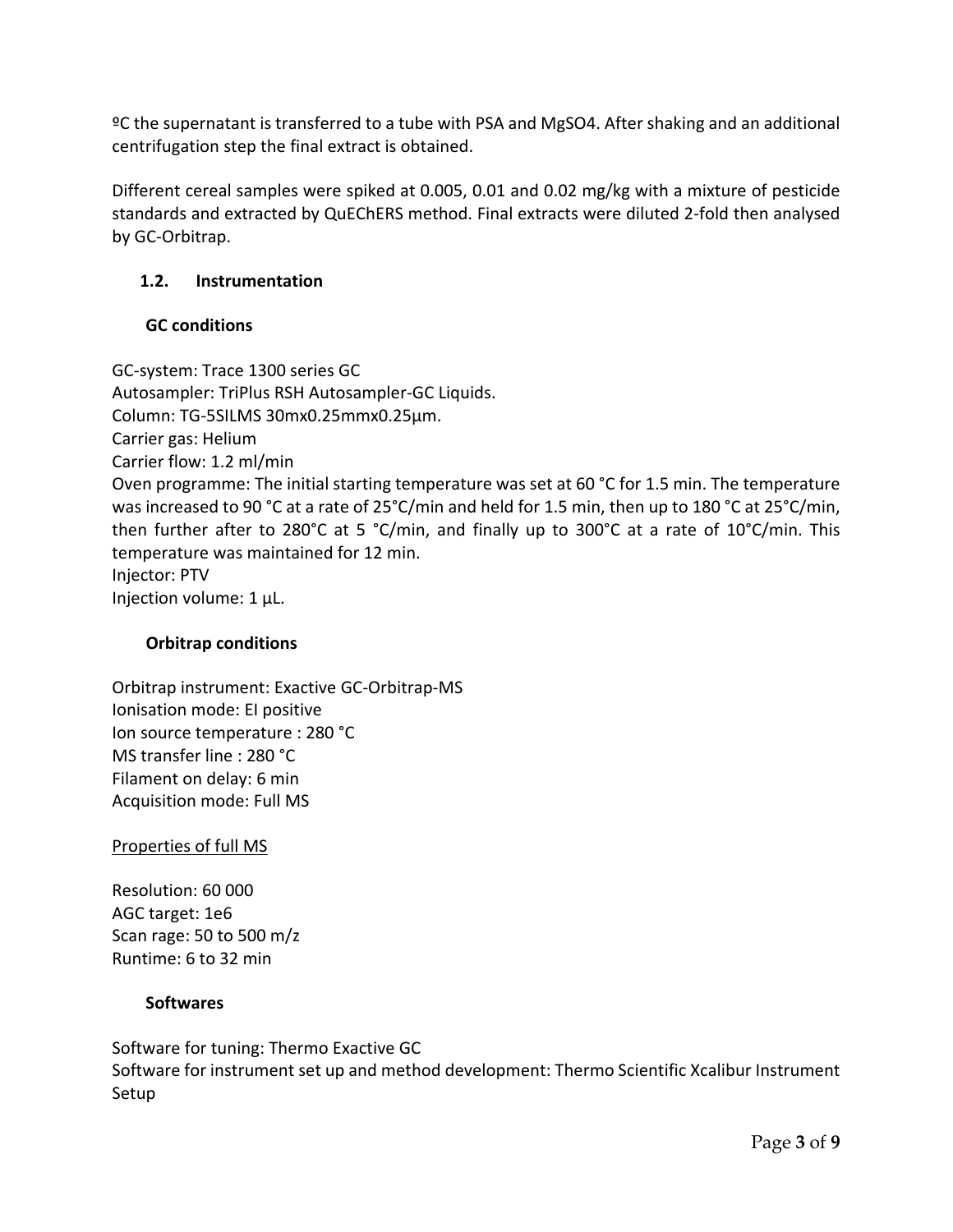Software for data acquisition and processing: Thermo TraceFinder 4.1 General Quan

# **3 Validation plan**

According to SANTE/11813/20172 the method should be validated on minimum 20 samples. The samples selected should represent multiple commodities from the same commodity group, with a minimum of two samples for each individual commodity included and will be representative for the intended scope of the laboratory. Five samples of five different types of cereal samples were spiked, which results in a total of 25 samples of each spiking level. The samples were barley, rice, rye, oat and wheat. Blanks of barley, wheat and rye were obtained from EUPT‐C6, C8, C10 respectively. Oat and rice samples were bought from the market, milled freshly before the analysis, and analysed and screened for pesticides. The samples were spiked with 4 standard mixtures called 3, 4, 5 and 6, containing 147 different compounds altogether. Not all the compounds included in the mix are GC amendable. The different cereal samples were spiked at 0.005, 0.01 and 0.02 mg/kg. All extracts were then analysed by GC‐Orbitrap‐MS. In total, 92 pesticides had been evaluated.

According to SANTE guidelines, the SDL of the qualitative screening method is the lowest level at which an analyte has been detected in at least 95% of the samples (i.e. an acceptable falsenegative rate of 5%). This means that only 1 out of 25 spiked samples are allowed to be non‐ detected.

#### **4 Database**

The accurate mass Thermo database include 639 pesticides. Among these compounds, 400 compounds were checked by injecting available standards, adding fragment ions and correcting for retention time. The remaining compounds were kept in the database to screen against without standard confirmation. Among the database are the 92 compounds for which screening validation was performed and presented in this report.

The database contains the compound name, theoretical exact masses for at least three fragment ions (one target ion and 2 confirming ions), and expected retention time information.

#### **5 Data Processing**

Data were processed using target screening experiment. The screening was performed using the TraceFinder software against the modified High Resolution Thermo database including 639 pesticides.

Compound detection and identification or screening processing parameters were based on

- peaks with threshold override of 50 and S/N of 5 and mass tolerance of 5 ppm
- retention time (window override: 60 s)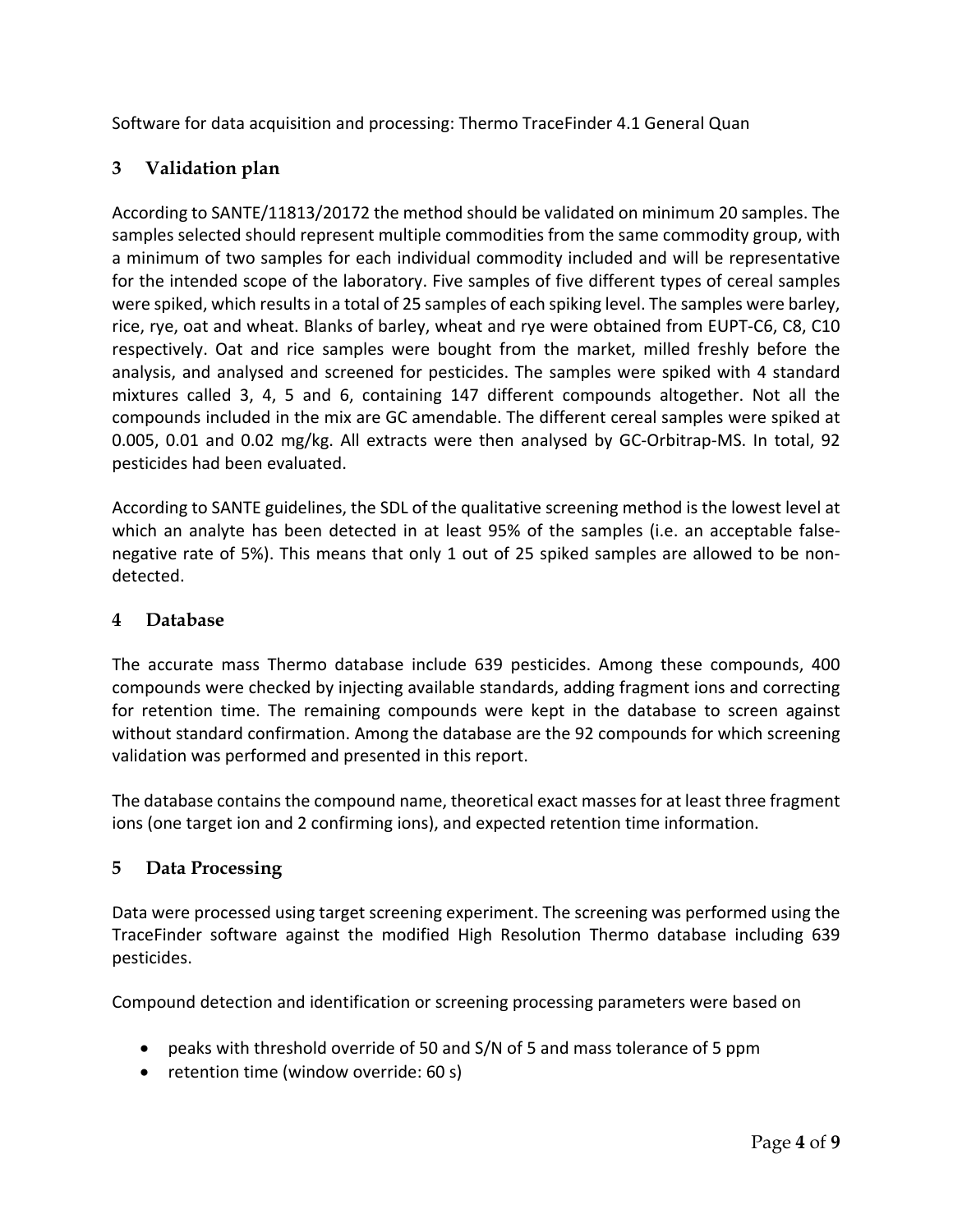• fragment ions with a minimum of 2 fragment ions, and an intensity threshold of 500, mass tolerance of 5 ppm

As for peak detection parameters, the detection algorithm used is Genesis with Nearest Rt as detection mode.

If for reasons of peaks settings, some compounds could not be confirmed by automated Target screening, a parallel quantitation method was developed exporting the targeted compounds from the compound database to the Quantitation Method in the Thermo TraceFinder software, and therefore checked by comparing to the standards peaks and the MS requirements.

# **6 Screening Results**

The validation results are listed in Appendix 1 together with the masses used for detection and confirmation. The masses listed in the tables are the positive exact masses of the fragments, e.i. the mass of the fragment minus the weight of one electron (0.0005 Da). Of the 92 compounds evaluated, 81 were validated. SDL of 0.005 mg/kg was obtained for 54 compounds, an SDL of 0.01 mg/kg was achieved for 17 compounds and an SDL of 0.02 mg/kg was achieved for 10 compounds.

Twelve compounds were not validated and are listed in Appendix 2. An SDL > 0.02 could be assigned for two compounds (fluoroglycofen‐ethyl and imibenconazole) if comparing with previous screening reports (S6) on GC‐ToF where a value of 0.1 mg/kg was assigned for these 2 compounds and seen that the highest spiking level in this study was 0.02 mg/kg. Other compounds may be more suitable on LC e.g. azipotryne, siduron, trietazine and XMC. Some compounds showed low sensitivity (did not fulfil the MS requirements for identification at low concentrations in the standards): azipotryne, dibutyl chlorendate, fluroglycofen‐ethyl, tiretazine, tetrahydrophthalimide cis-1-2-3-6. Other compounds may not be successfully recovered with QuEChERS extraction: 2‐3‐4‐6‐tetrachlorophenol and 2‐4‐6‐trichlorophenol.

#### **7 Conclusions**

Of the 92 compounds evaluated, 81 were validated. SDL of 0.005 mg/kg was obtained for 54 compounds, an SDL of 0.01 was achieved for 17 compounds and an SDL of 0.02 was achieved for 10 compounds.

The validated pesticides fulfilled the following screening detection criteria, retention time override of 60s, mass accuracy of target peak < 5ppm, and mass accuracy of at least 2 fragment ions ≤ 5ppm.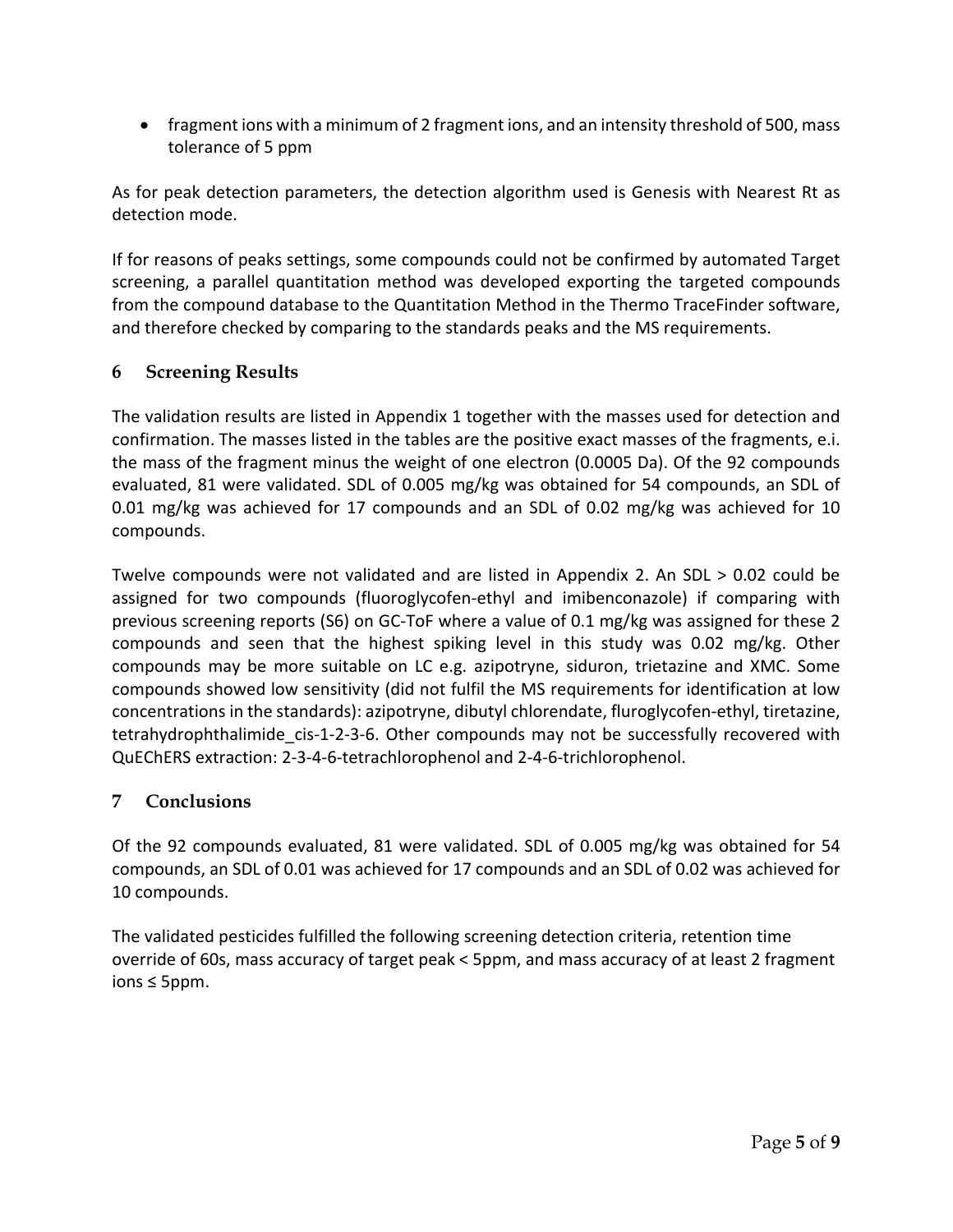### **8 References**

- 1. EN 15662:2008. Foods of plant origin ‐ Determination of pesticide residues using GC‐MS and/or LC‐ MS/MS following acetonitrile extraction/partitioning and clean-up by dispersive SPE - QuEChERSmethod
- 2. Method Validation and Quality Control Procedures for Pesticide Residue Analysis in Food and Feed, Document No. SANTE/11813/2017.

**Appendix 1.** Screening detection limits (SDL) and the exact masses of target peaks and at least 2 confirming ions for each compound. The masses are imported from the high accurate mass database are the exact masses of M<sup>+</sup>.

| <b>Pesticides</b>        | <b>SDL</b> | <b>Rt</b> | <b>Target</b> | <b>Confirming</b> | <b>Confirming</b> | <b>Confirming</b> | <b>Confirming</b> |
|--------------------------|------------|-----------|---------------|-------------------|-------------------|-------------------|-------------------|
|                          | (mg/kg)    | (min)     | Peak          | ion               | ion               | ion               | ion               |
| 2-4-5-T-methylester      | 0.010      | 12.15     | 232.97668     | 208.93227         | 267.94580         |                   |                   |
| 2-4-DB-methylester       | 0.010      | 12.98     | 161.96340     | 125.98667         | 97.99173          | 63.02294          |                   |
| 2-4-D-butylester         | 0.005      | 13.39     | 185.00000     | 219.96881         | 174.97125         | 161.96339         | 144.96057         |
| 2-4-D-methylester        | 0.005      | 10.59     | 199.01565     | 233.98468         | 174.97121         | 160.95560         | 132.96077         |
| 2-6-Dichlorobenzamide    | 0.005      | 10.95     | 172.95555     | 145.96840         | 188.97421         |                   |                   |
| 4-4-Dichlorobenzophenone | 0.005      | 15.07     | 138.99452     | 110.99969         | 215.02588         | 249.99478         |                   |
| Allidochlor              | 0.020      | 7.91      | 138.09134     | 132.02086         | 56.04947          | 96.08073          | 124.07574         |
| Ancymidol                | 0.005      | 18.46     | 228.08933     | 107.02408         | 121.06490         | 215.08098         | 135.04413         |
| Anilofos                 | 0.005      | 22.38     | 124.98206     | 183.99821         | 170.96977         | 154.04178         |                   |
| Aramite                  | 0.020      | 17.94     | 185.00330     | 175.11170         | 135.08050         |                   |                   |
| Aspon                    | 0.005      | 14.44     | 210.90481     | 252.95190         | 294.99857         | 336.03824         |                   |
| Atraton                  | 0.005      | 11.51     | 196.11929     | 154.07248         | 169.09583         | 211.14281         |                   |
| Atrazine-Desethyl        | 0.005      | 10.84     | 172.03845     | 145.01509         | 110.04623         | 187.06197         |                   |
| Azaconazole              | 0.005      | 17.98     | 216.98176     | 86.03631          | 144.96063         | 174.95259         |                   |
| Benodanil                | 0.005      | 19.29     | 230.93014     | 196.07578         | 202.93521         | 322.98016         |                   |
| Benoxacor                | 0.005      | 12.92     | 120.04439     | 259.01630         | 176.07065         | 261.01343         |                   |
| Benzoylprop-ethyl        | 0.005      | 21.3      | 105.03349     | 292.02911         | 77.03862          | 106.03694         |                   |
| <b>Butachlor</b>         | 0.005      | 16.77     | 160.11208     | 176.10704         | 188.10704         | 276.19611         | 237.09154         |
| Butafenacil              | 0.005      | 25.84     | 331.00918     | 123.99493         | 179.98473         |                   |                   |
| <b>Butamifos</b>         | 0.010      | 17        | 286.10251     | 258.07129         | 231.98286         | 200.01067         |                   |
| Butylate                 | 0.005      | 8.88      | 146.09980     | 156.13829         | 217.14949         | 174.09468         | 188.11038         |
| Chinomethionate          | 0.005      | 16.63     | 205.99669     | 174.02461         | 173.01672         | 148.02161         | 116.04952         |
| Chlorbenside             | 0.005      | 16.54     | 125.01525     | 127.01241         | 89.03864          | 267.98764         |                   |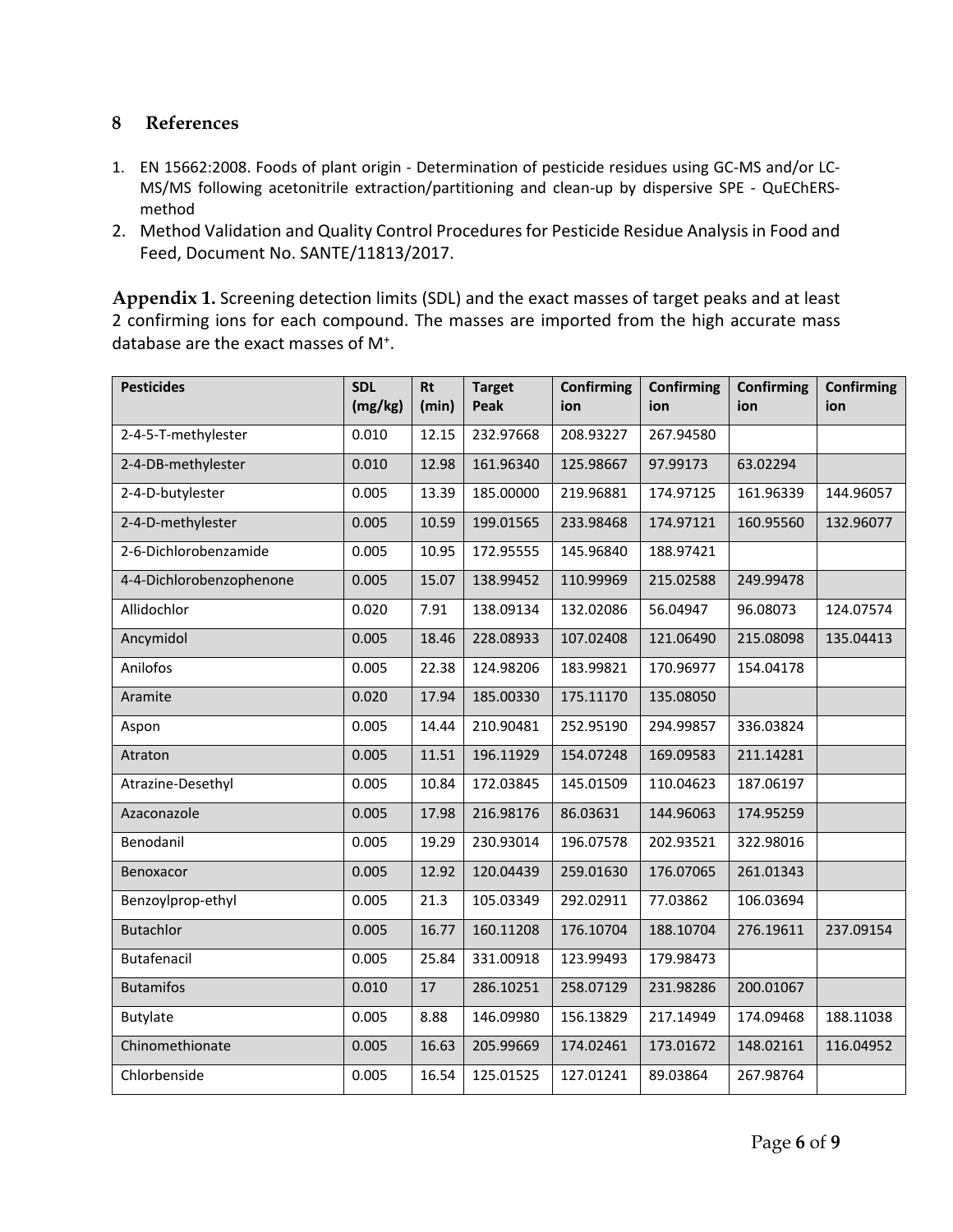| <b>Pesticides</b>       | <b>SDL</b><br>(mg/kg) | <b>Rt</b><br>(min) | <b>Target</b><br>Peak | Confirming<br>ion | <b>Confirming</b><br>ion      | <b>Confirming</b><br>ion | <b>Confirming</b><br>ion |
|-------------------------|-----------------------|--------------------|-----------------------|-------------------|-------------------------------|--------------------------|--------------------------|
| Chlordimeform           | 0.020                 | 10.85              | 181.05270             | 196.07622         | 152.02637                     | 89.03864                 |                          |
| Chloroneb               | 0.005                 | 9.48               | 190.96611             | 192.96306         | 205.98959                     | 207.98662                |                          |
| Chlorthiamid            | 0.020                 | 13.28              | 169.98258             | 171.97961         | 204.95145                     | 206.94856                |                          |
| Chlorthion              | 0.010                 | 15.06              | 124.98224             | 296.96225         | 109.00500                     | 279.95984                |                          |
| Crimidine               | 0.005                 | 9.56               | 142.02923             | 156.03229         | 127.00585                     | 120.05566                |                          |
| Cycloate                | 0.010                 | 10.65              | 154.12264             | 55.05426          | 83.08553                      | 72.04443                 |                          |
| Cyfluthrin              | 0.010                 | 26.5               | 206.06004             | 199.05540         | 127.03103                     | 226.06627                | 163.00743                |
| Dicamba-methylester     | 0.005                 | 9.59               | 202.96611             | 187.94266         | 159.94789                     | 96.98405                 | 233.98433                |
| Dicapthon               | 0.005                 | 14.93              | 261.99336             | 124.98218         | 216.00027                     |                          |                          |
| Dichlormid              | 0.010                 | 8.35               | 172.05237             | 124.07581         | 136.07574                     | 165.98206                |                          |
| Dichlorprop-methylester | 0.005                 | 10.37              | 161.96337             | 188.98686         | 248.00027                     | 190.98390                |                          |
| Diclobutrazol           | 0.005                 | 17.96              | 270.01954             | 158.97626         | 200.98694                     |                          |                          |
| Diclofop-methyl         | 0.005                 | 20.72              | 252.98176             | 254.97881         | 340.02637                     | 281.01306                | 184.05188                |
| Diphenamid              | 0.005                 | 15.25              | 167.08553             | 165.06985         | 72.04443                      | 152.06207                |                          |
| Dithiopyr               | 0.005                 | 13.86              | 286.04857             | 306.05460         | 258.05353                     | 354.05789                |                          |
| Etaconazole             | 0.010                 | 18.75              | 245.01306             | 190.96609         | 172.95551                     | 190.96609                | 172.95551                |
| Famphur                 | 0.005                 | 19.67              | 218.01611             | 93.01006          | 124.98219                     | 217.00821                | 184.98216                |
| Fenobucarb              | 0.005                 | 10.32              | 121.06479             | 91.05429          | 150.10396                     | 93.06996                 |                          |
| Fenoprop-methylester    | 0.010                 | 11.81              | 195.92440             | 222.94795         | 187.97900                     | 166.92162                |                          |
| Fluchloralin            | 0.005                 | 12.2               | 306.06962             | 326.01499         | 264.02267                     | 248.02775                | 310.02008                |
| Fluridone               | 0.020                 | 27.85              | 328.09438             | 189.06989         |                               |                          |                          |
| Hexazinone              | 0.010                 | 20.36              | 171.08765             | 83.06037          | 71.06043                      | 128.08188                |                          |
| Imazamethabenz-methyl   | 0.010                 |                    | 17.06 144.04439       |                   | 187.05019 214.07364 256.12085 |                          |                          |
| Iprobenfos              | 0.005                 | 12.82              | 204.00045             | 123.02634         | 171.02054                     | 246.04747                | 202.99272                |
| Isazophos               | 0.005                 | 12.47              | 118.98809             | 162.04285         | 161.03506                     | 177.01221                |                          |
| Isocarbamid             | 0.010                 | 12.02              | 142.06110             | 130.06131         | 113.03457                     |                          |                          |
| Isocarbophos            | 0.005                 | 14.94              | 230.00353             | 121.02850         | 120.02070                     |                          |                          |
| Lethane                 | 0.020                 | 9.63               | 86.00590              | 60.00282          | 89.00556                      | 61.01050                 |                          |
| Mefenpyr-Diethyl        | 0.005                 | 21.22              | 252.99299             | 271.00388         | 227.01382                     | 299.03519                |                          |
| Methabenzthiazuron      | 0.005                 | 11.01              | 136.02155             | 164.04025         | 135.01381                     | 163.03233                |                          |
| Metolcarb               | 0.020                 | 9.15               | 108.05697             | 107.04911         | 90.04642                      |                          |                          |
| Mexacarbate             | 0.005                 | 12.56              | 165.11482             | 164.10701         | 150.09137                     | 222.13591                |                          |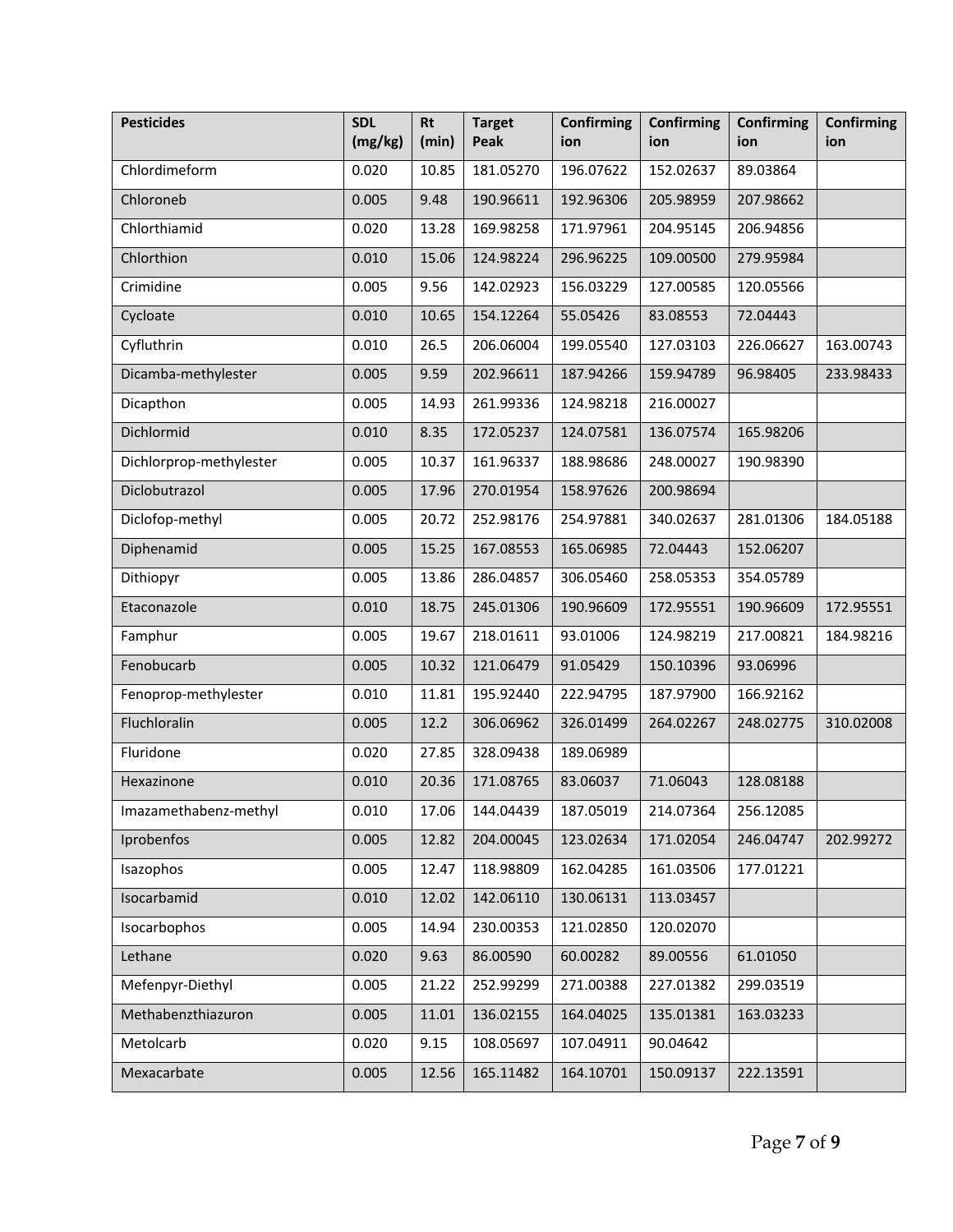| <b>Pesticides</b>              | <b>SDL</b><br>(mg/kg) | <b>Rt</b><br>(min) | <b>Target</b><br>Peak | <b>Confirming</b><br>ion | <b>Confirming</b><br>ion | <b>Confirming</b><br>ion | <b>Confirming</b><br>ion |
|--------------------------------|-----------------------|--------------------|-----------------------|--------------------------|--------------------------|--------------------------|--------------------------|
| <b>MGK-264</b>                 | 0.005                 | 15.25              | 164.07061             | 121.06485                | 111.03148                | 98.02366                 | 209.14105                |
| Nitrothal-isopropyl            | 0.005                 | 15.04              | 194.00840             | 212.01895                | 236.05540                | 254.06598                |                          |
| Norflurazon                    | 0.005                 | 19.9               | 303.03808             | 145.02602                | 173.03217                | 302.03027                |                          |
| O-O-O-Triethylphosphorothioate | 0.020                 | 6.93               | 170.01611             | 93.00999                 | 142.98926                |                          |                          |
| Pentanochlor                   | 0.005                 | 14.36              | 141.03398             | 197.06018                | 106.06521                | 239.10738                |                          |
| Phenothrin                     | 0.010                 | 22.87              | 183.08044             | 123.11688                | 350.18765                | 168.05695                |                          |
| Plifenate                      | 0.010                 | 13.45              | 169.96846             | 174.97122                | 216.98192                | 239.90622                |                          |
| Pretilachlor                   | 0.005                 | 17.42              | 162.12773             | 262.18060                | 202.12267                | 238.09944                |                          |
| Profluralin                    | 0.020                 | 11.93              | 318.06962             | 186.04010                | 248.02812                | 330.10599                | 232.03308                |
| Prometryn                      | 0.005                 | 13.79              | 241.13557             | 226.11209                | 184.06514                | 199.08867                | 169.05424                |
| Quizalofop-ethyl               | 0.010                 | 27.15              | 372.08714             | 243.03227                | 244.04034                | 163.00581                |                          |
| Rabenzazole                    | 0.005                 | 14.99              | 212.10565             | 170.07130                | 195.07912                | 118.05263                |                          |
| Secbumeton                     | 0.005                 | 12.5               | 196.11929             | 169.09576                | 154.07243                | 210.13493                |                          |
| Sulfallate                     | 0.010                 | 11.3               | 188.05622             | 88.02162                 | 72.08081                 | 59.99033                 |                          |
| <b>SWEP</b>                    | 0.005                 | 11.82              | 186.95860             | 218.98480                | 123.99497                |                          |                          |
| Tebupirimfos                   | 0.005                 | 12.74              | 186.95860             | 218.98480                | 123.99497                |                          |                          |
| Tebutam                        | 0.005                 | 11.11              | 190.12264             | 142.12264                | 233.17742                |                          |                          |
| Terbutryn                      | 0.005                 | 14.14              | 226.11209             | 185.07297                | 170.04947                | 241.13554                |                          |
| Thenylchlor                    | 0.005                 | 20.51              | 288.10528             | 168.01149                | 141.03688                | 132.08095                | 127.02128                |
| Thiazopyr                      | 0.020                 | 14.57              | 363.11264             | 306.00809                | 381.06897                |                          |                          |
| Thiocyclam-hydrogen-oxalate    | 0.005                 | 9.53               | 135.01709             | 56.04951                 | 71.07301                 |                          |                          |
| Tiocarbazil                    | 0.005                 | 15.08              | 100.07569             | 156.13829                | 91.05428                 |                          |                          |
| Tralkoxydim                    | 0.010                 | 23.51              | 137.04713             | 109.05244                | 283.15671                |                          |                          |
| Tribufos                       | 0.005                 | 17.69              | 201.97042             | 258.03302                | 146.91570                | 168.99049                |                          |
| Triclopyr-methylester          | 0.005                 | 11.16              | 209.92747             | 145.95590                | 179.91687                |                          |                          |
| Vernolate                      | 0.005                 | 9.01               | 128.10699             | 86.06010                 | 161.08693                | 146.09993                |                          |